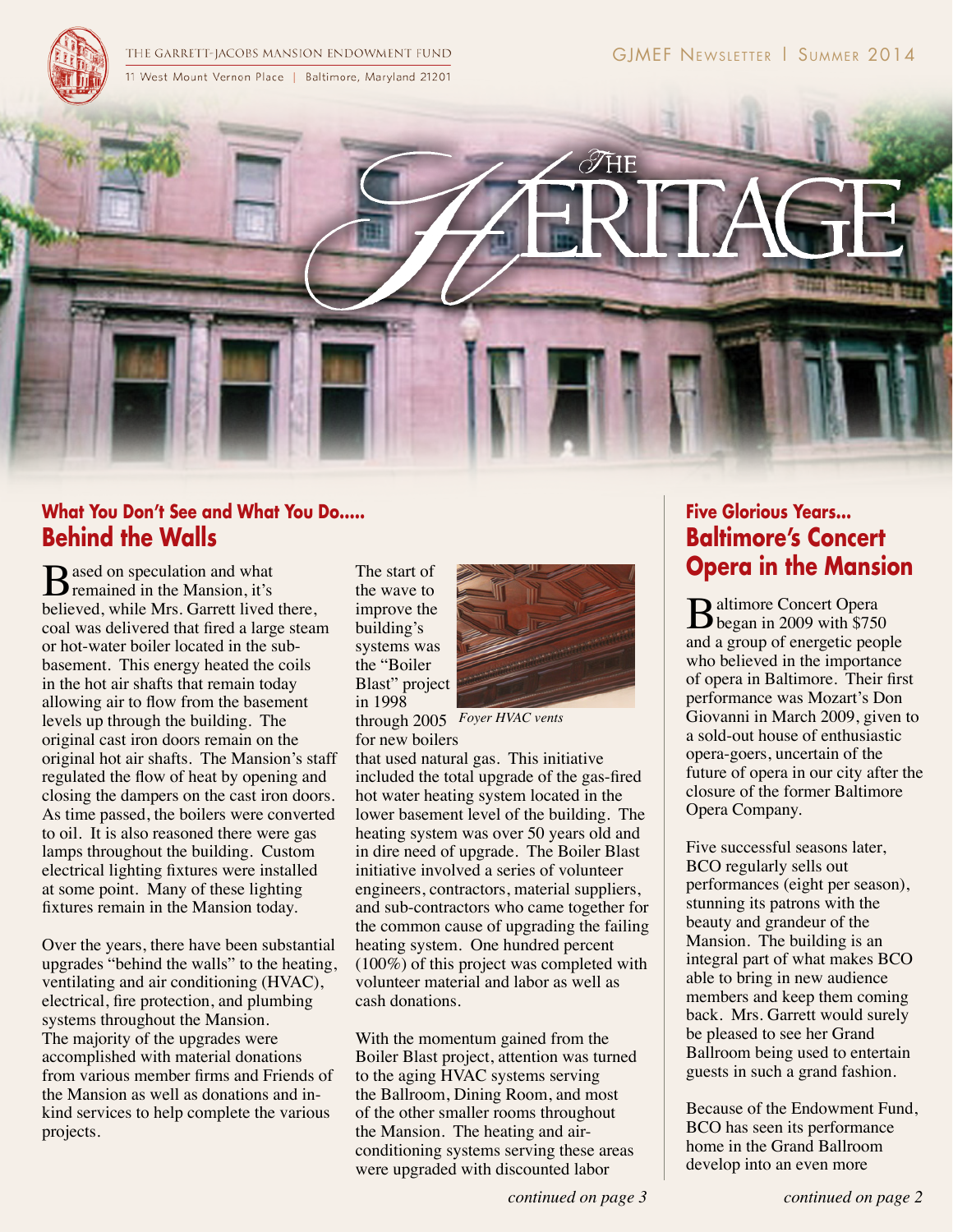

**THE GARRETT-JACOBS MANSION ENDOWMENT FUND** 

#### **Board of Trustees**

The Garrett-Jacobs Mansion 11 West Mount Vernon Place Baltimore, Maryland 21201-5190 410-539-6914

www.garrettjacobsmansion.org

Mr. Michael Dick Mr. Carl Eastwick Mr. Frank Dittenhafer Mr. James Durkay Mr. David H. Gleason Mr. Johns W. Hopkins, Jr. Ms. Lisa Keir Mr. Robert F. Leach Mr. Charles A. Meyer Mr. J. William Middelton Ms. Judith Proffitt Dr. Kathleen Waters Sander Mr. Douglas F. Suess Mr. Bruce T. Votta Mr. John Carroll Weiss, III

Heritage Editor: Jo Anne Sabas

*"Heritage" is distributed to members and friends of The Garrett-Jacobs Mansion Endowment on a quarterly basis.*

## **Advisory Board**

James Abbott Jeffrey Buchheit The Honorable John Carroll Byrnes J. Joseph Clarke, Jr. James D. Dilts Charles B. Duff Elaine Eff James Garrett Eva Higgins Lance Humphries Henry Johnson Lisa Keir Cindy Kelly Leslie King-Hammond Zippy Larson Bernadette Low, PhD Jane McConnell Travers Nelson Walter Schamu Andrew Van Styn Gary Vikan Courtney B. Wilson

## **MISSION STATEMENT**

The mission of the Garrett-Jacobs Mansion Endowment Fund is to preserve and restore the Mansion as a National Historic Landmark and to share the history, architectural and civic legacy of the Mansion for the benefit and education of the public.

## **A Heartfelt Thanks, again... The Maryland General Assembly**



Thanks to **Senator Verna Jones Rodwell**, with the help of **Delegate Keith Haynes,** during the 2014 legislative session, the Maryland General Assembly has authorized a **\$25,000** grant to the Garrett-Jacobs Mansion. Once again our consultant, **Joe Miedusiewski,** was able to find the right combination to unlock some of the limited amount of historic preservation grant money available from the state.  $\blacksquare$ 

#### *Baltimore Concert Opera*

#### *from page 1*

glorious space in the short five years since that first performance.



BCO opens its sixth season this October with the American premiere of Franco Faccio's Amleto

(Hamlet), an opera not heard since 1871 at La Scala. The score was lost in World War II during fire fights in Italy. Maestro Anthony Barrese has painstakingly reconstructed the score over the past

## *Behind The Walls*

#### *from page 1*

and equipment purchases. This effect upgraded the HVAC systems in the major rooms of the Mansion along with the private rooms/areas throughout the Mansion's lower level. As the Boiler Blast and HVAC upgrade projects were completed, there were electrical power upgrades provided for the support of the new mechanical equipment and miscellaneous electrical upgrades in the various areas.

Following the mechanical and electrical system upgrades to the various rooms, both the ESB's and GJMEF's attention turned to the Courtyard enclosure projects. Along with the beautiful Courtyard, a substantial project was undertaken to provide new mechanical and electrical systems to serve the enclosed Courtyard setting up the

12 years based on historical documents and microfilm held by the Ricordi Archives. Celebrated American tenor, Alex Richardson sings the title role. Abla Lynn Hamza sings Hamlet's doomed love, Ophelia, (Ofelia).

Performances are Thursday, October 2nd (8:00 p.m.) and Sunday October 5th (3:00 p.m.). More information about Amleto and the rest of BCO's sixth season may be found at www.baltimoreconcertopera. com. Discounts available for Club members.  $\blacksquare$ 

infrastructure for the Mansion's entire fire protection. Behind those walls, a new fire protection water service and fire pump were installed to serve the entire Mansion including a vertical addition that will eventually provide complete handicap access, additional handicapped restrooms, circulation, and storage space. A complete new fire protection system was installed in the enclosed Courtyard area marking the goal of providing wetpipe sprinkler protection throughout the Mansion.

This fire protection initiative continued with the restoration of the Drawing Room. If you look carefully at the ceiling, you will notice small, round disks. Concealed behind these disks are recessed-type sprinkler heads. The fire alarm system upgrades included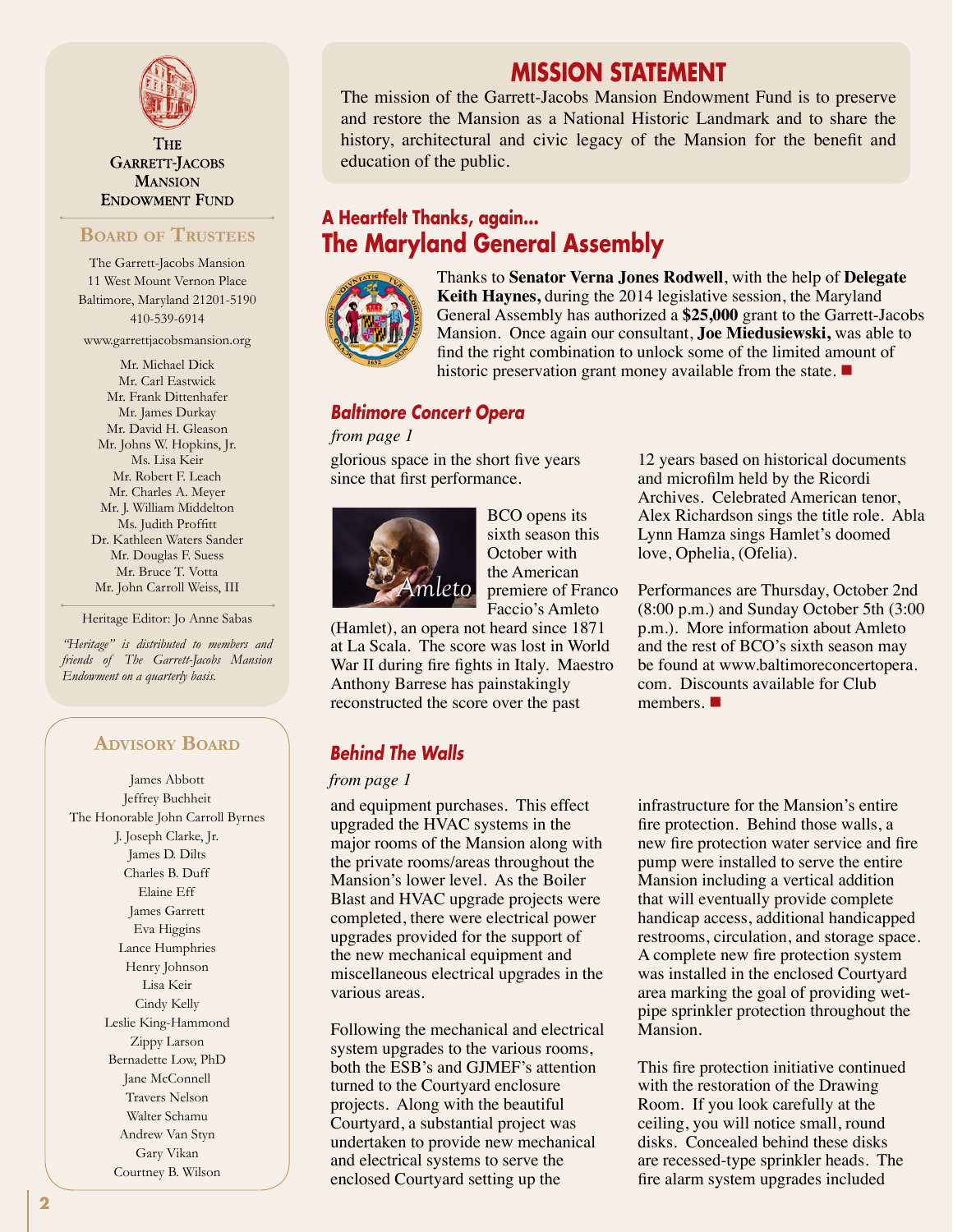emergency lights that will drop down from their ceiling recesses in the event of a fire-alarm activation. Concealing these fire protection systems helped to maintain the historic appearance of the Drawing Room.

As restoration projects continued throughout the Mansion over the years, upgrades to the HVAC, electrical and fire protection systems did also. As the restoration of the phased Ballroom project proceeded over several years, the HVAC systems were upgraded to remove the inappropriate 2' square supply outlets that were located in the ceiling panels. The Ballroom restoration project included new glass ceiling panels with LED lighting to provide a skylight effect and improve lighting for the various Ballroom events. You will not see the inappropriate square metal air devices in the ceiling of the restored Ballroom. If you look very carefully at the new glass ceiling panels located in the plaster grid of the three (3) original architectural features, you will notice the glass panels are raised above the frames. The space around the raised glass panels

is used to supply the conditioned air into the Ballroom. This space provides the heating and cooling that is needed to maintain comfortable conditions.



*Ballroom ceiling*

The fire protection systems were also extended to serve the renovated Ballroom and stage area. Again, if you look carefully at the ceiling, you may notice the same type of small, round disks in the ceiling that conceal recessed sprinkler heads. Included in the Ballroom project was a total rewiring of the Ballroom area and new wiring to the wall scones. The glass ceiling panels include high-efficiency, LED lights. Assorted lighting color schemes can set the mood for various events.

During the Drawing Room and Ballroom restorations' timeframes, attention was given to the uncomfortable climate conditions in the main Foyer area. After

careful consideration, volunteer Club members and contractors developed a plan to conceal equipment and ductwork to provide air-conditioning for that area. Supply air outlets were designed carefully and installed in the Foyer's walls. It takes a very sharp eye to locate and identify these air outlets. Will you find them? Another unusual detail of the Foyer air-conditioning system is the return air path to the HVAC unit located in a third-floor storage room. For this requirement, the circular stairway was used to provide for a return air path. Returned air travels up the circular stairway and through the slots of the large Tiffany dome at the stairway's top. Above the dome is a glass skylight enclosure. The return air is circulated

through this enclosed area providing some ventilation and air circulation above the dome doing double duty to protect this Tiffany treasure.

*Spiral stairway to Tiffany dome*

More recent "behind the walls" projects included upgrades in the Marble Hall, Library, and additional Drawing Room improvements. Along with the Library restoration project, a new HVAC was installed to serve the Library. Since there was a single HVAC system serving both the Library and Drawing Room, the chance was seized to provide two (2) new systems; one dedicated to the Library and the second system dedicated to the Drawing Room. These HVAC system upgrades were accomplished with donated equipment from Mitsubishi and support from several ESB member firms. Along with the system upgrades for the Library and Drawing Room, return air from these two areas travel through the Marble Hall and down the curved stairs. This return air path provides passive air conditioning to these areas of the Mansion.

Along with the Library restoration project, the fire protection system was extended to serve both the Library and the Marble Hall. You will need to look much closer in the Marble Hall because the sprinklers were concealed in the round plaster cornice detail material near the ceiling line. The Library project included an upgrade of the wiring systems for the receptacles and lighting throughout that area. The electric and lighting upgrades included power into each of the glass-front bookcases. Attention is now given to installing high-efficiency LED lights in each of the bookcases providing illumination for

each individual book & display case and lighting for the Library. The lighting upgrades will be a significant improvement to the overall Library experience.



*Library wood paneling*

Future behind-the-walls upgrades will include new mechanical and electrical systems for the Heritage Room and other areas on the Mansion's west side. As the Club's leadership continues to consider the vertical addition, mechanical and electrical systems will be included for this project and the opportunity to improve the HVAC, fire protection, plumbing, and electrical system on the west side.

The ESB and the GJMEF Boards thank all the volunteers and suppliers who donated material and labor for their continued backing of the various improvement initiatives over the years. We look forward to the continued support of our generous members and friends as we improve the Mansion "behind-the-walls" systems.  $\blacksquare$ 

*A special thank-you to Bruce Votta, President of the GJMEF for contributing this informative article and his work throughout the years on the restoration projects and J Bitner, Associate Director of the Engineers Club who furnished the photographs.*

**Jo Anne Sabas, the Editor invites all suggestions, comments, and opinions. She can be contacted by letter through the address on this newsletter, by e-mail at sabas@outdrs.net, or telephone 410-243-4242.**